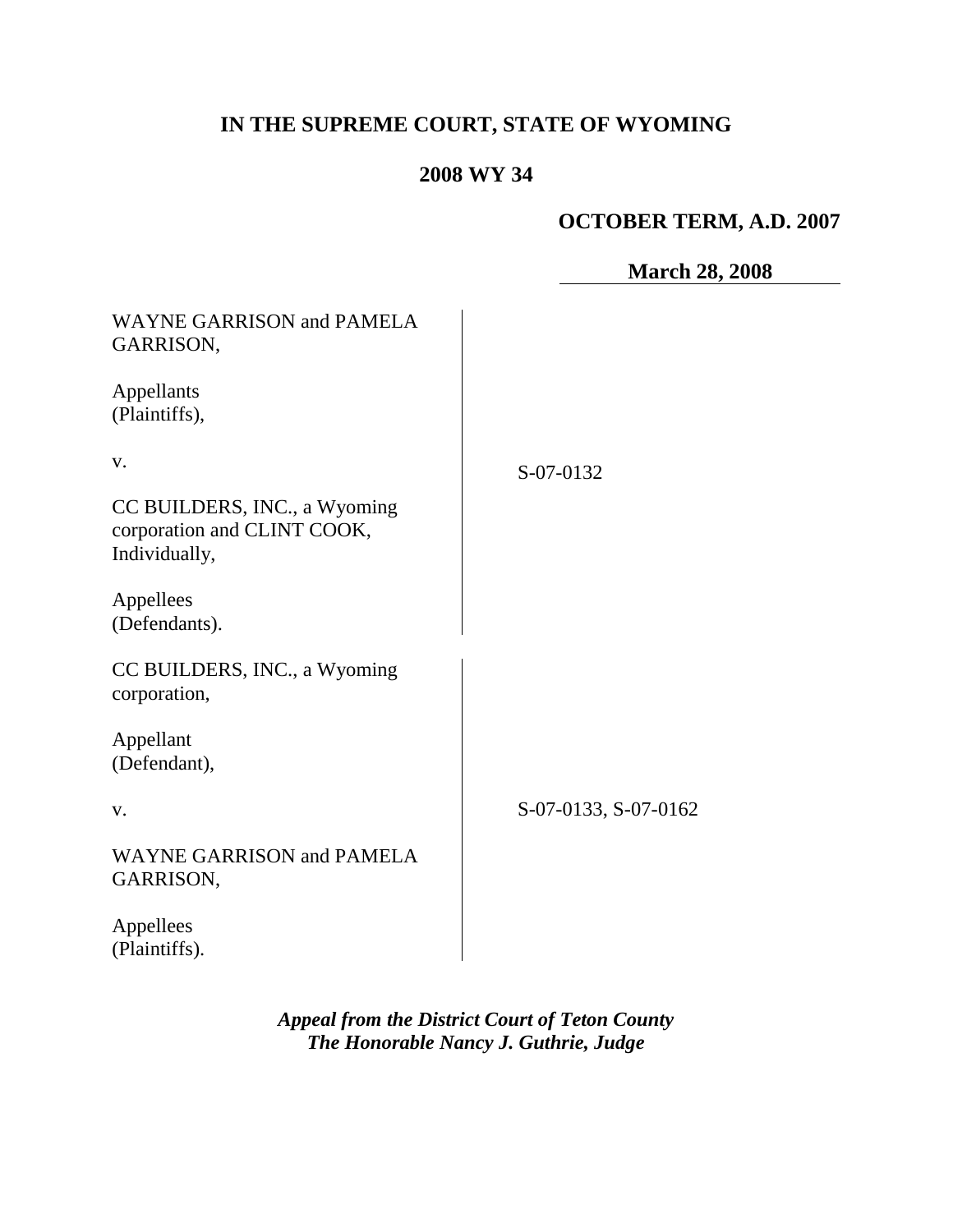## *Case No. S-07-0132*

#### *Representing Appellants:*

Lawrence B. Hartnett of Law Offices of Lawrence B. Hartnett, Jackson, Wyoming.

#### *Representing Appellees:*

Kenneth S. Cohen of Cohen Law Office, P.C., Jackson, Wyoming; and Heather Noble of Jackson, Wyoming. Argument by Mr. Cohen.

## *Case Nos. S-07-0133 & S-07-0162*

#### *Representing Appellants:*

Kenneth S. Cohen of Cohen Law Office, P.C., Jackson, Wyoming; and Heather Noble of Jackson, Wyoming. Argument by Mr. Cohen.

#### *Representing Appellees:*

Lawrence B. Hartnett of Law Offices of Lawrence B. Hartnett, Jackson, Wyoming.

## *Before VOIGT, C.J., and GOLDEN, HILL, KITE, and BURKE, JJ.*

**NOTICE: This opinion is subject to formal revision before publication in Pacific Reporter Third. Readers are requested to notify the Clerk of the Supreme Court, Supreme Court Building, Cheyenne, Wyoming 82002, of any typographical or other formal errors so that correction may be made before final publication in the permanent volume.**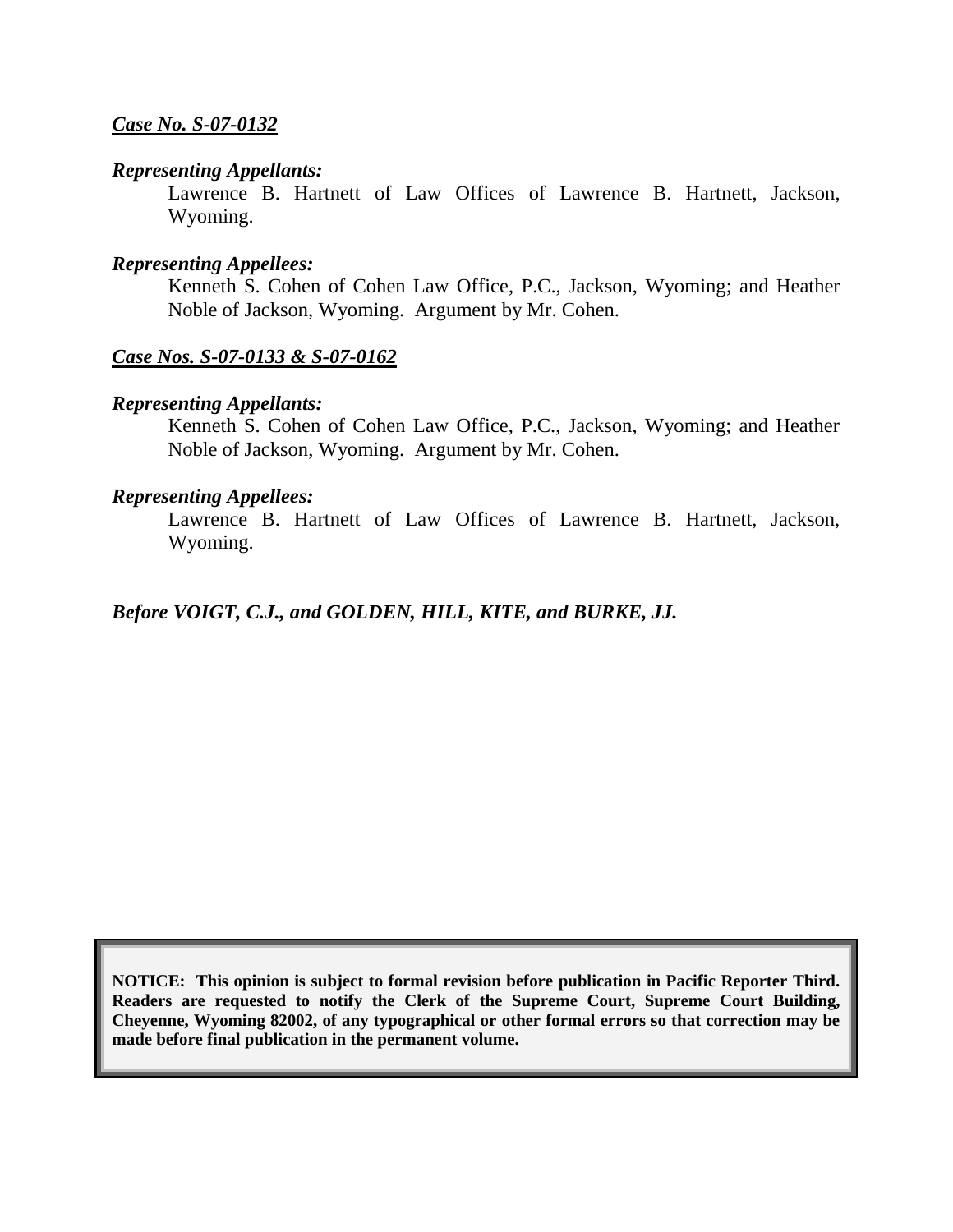## **VOIGT**, **Chief Justice**.

[¶1] CC Builders, Inc. (CC Builders) built Wayne and Pamela Garrison (the Garrisons) a house in Teton County, Wyoming, on a "cost plus" basis. This litigation resulted from the parties' subsequent disagreement as to the reasonable cost of construction. Both parties have appealed from the district court's award of damages and costs to the Garrisons. We affirm in part and reverse in part.

#### **ISSUES**

[¶2] The numerous convoluted issues presented by the parties in these three interrelated appeals can be restated as follows:

1. Are the district court's findings of fact as to damages clearly erroneous?

2. Are the district court's conclusions of law as to damages inconsistent with its findings of fact?

3. Did the district court err in concluding that CC Builders had not committed fraud?

4. Did the district court abuse its discretion in its award of costs to the Garrisons?

## **FACTS**

[¶3] The Garrisons live in Teton County, Wyoming. CC Builders is a Wyoming corporation engaged in the business of building custom residences in Teton County. In 1994, the Garrisons hired CC Builders, on a "cost plus  $10\%$ " basis, to build them a home in the Bear Island Subdivision. The 10% was designated for overhead and profit. During this project, which lasted two years, the Garrisons became friends with Clint and Lisa Cook, the owners of CC Builders.

[¶4] As had always been their intent, the Garrisons put the Bear Island home up for sale and began construction planning for a permanent home on a neighboring lot, known as the Hansen property. CC Builders was hired to construct a small guest house and garage on that lot. At some point, however, the Garrisons changed their minds and decided to have a house built for them at Teton Village. They sold the Hansen property and purchased a condominium unit at Teton Village, which they hired CC Builders to remodel.

[¶5] In 1999, the Garrisons bought a residential lot at Teton Village and engaged a local architect, Larry Berlin, to design a house. On March 24, 2000, the Garrisons met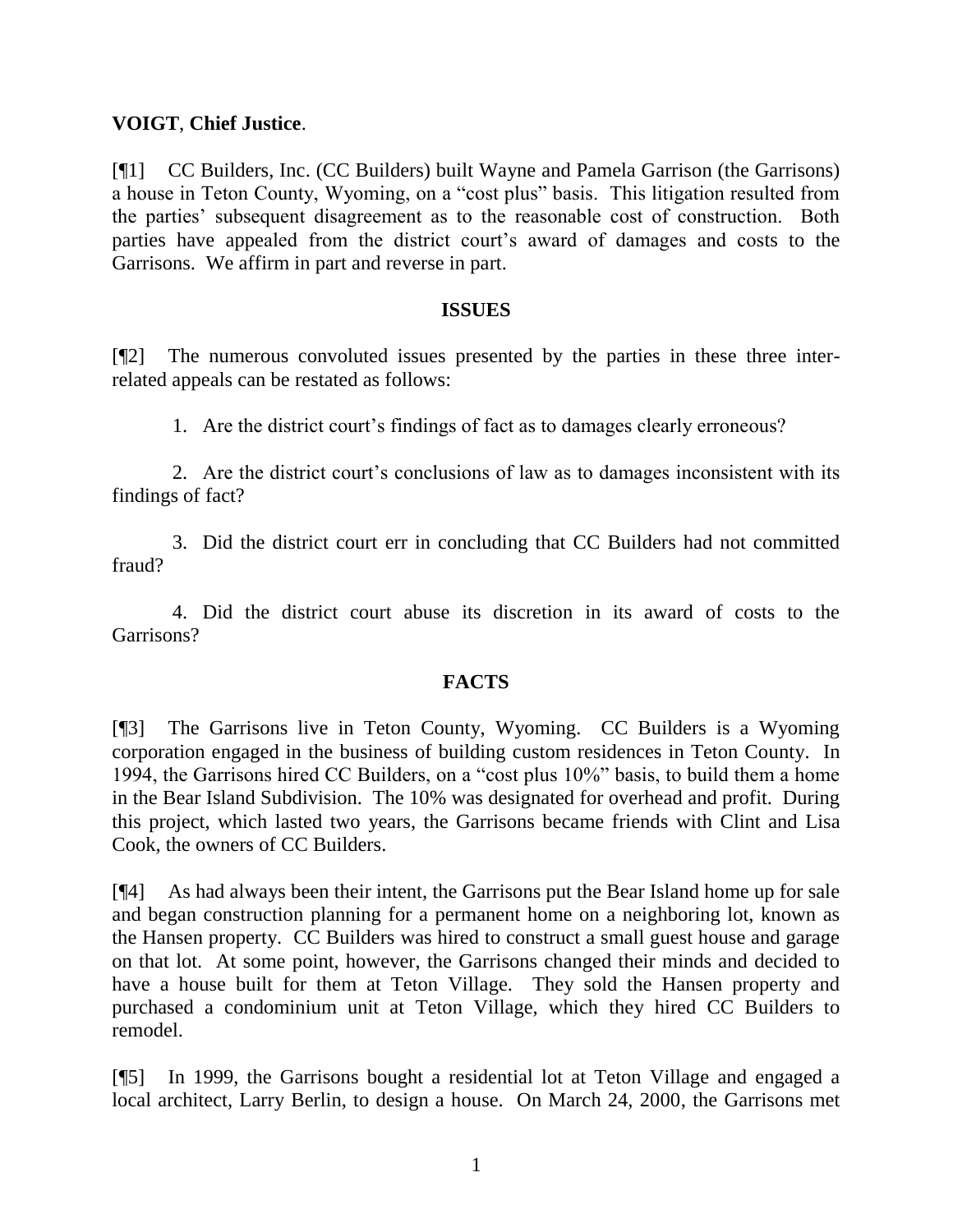with Berlin and Clint Cook to consider construction of the house. Although the parties discussed the possibility of a "square-footage" contract, no agreement was reached as to what the cost per square foot would be. Instead, the parties entered into an oral "cost plus 12%" construction contract.

[¶6] Excavation for the house's foundation began in late May of 2000. Unstable soils were removed and large areas were backfilled. Gravel was imported to replace other soils under the foundation, and the building site was raised three feet above the original plan. The house was "roughed-in" by March 2001. Wayne Garrison and Clint Cook then met to discuss costs, which subject had not been broached since the project began, even though the Garrisons had, to that date, already paid \$1,278,000.00 to CC Builders in response to monthly billings. At that meeting, Cook presented a written estimate to complete the project, excluding landscape and "hardscape" costs, totaling \$3,335,157.00. Garrison authorized Cook to proceed.

[¶7] CC Builders did continue with construction of the house. Construction did not strictly follow the architect's plans, however, as numerous changes and additions were made. Those changes and additions were so numerous that, after litigation began and the district court authorized an inspection of the residence, the changes and additions were compiled into what became known as the "List of 520."

[¶8] The Garrisons continued to pay CC Builders' monthly invoices through August 10, 2001—the total at that point being \$3,463,174.74. The September 6, 2001 monthly invoice was for an additional \$532,775.72. The Garrisons paid all but \$57,083.21 of that bill, the withheld sum representing profit and overhead. They also withheld an additional \$153,696.44, representing profit and overhead from the monthly billings for October through December 2001.

[¶9] The Garrisons sued CC Builders on February 11, 2004, alleging counts of contract breach, fraud, and negligent misrepresentation.<sup>2</sup> Primarily, the Garrisons alleged that CC Builders had agreed to build the house within a year and at a cost of \$350 per square foot, which amount was to include 6% for overhead and 6% for profit. The Garrisons further alleged that CC Builders had failed to obtain competitive bids from subcontractors, had failed to build the house in a timely manner, had breached the covenant of good faith and fair dealing, had grossly overcharged for labor costs and use of equipment, had ordered and billed for materials not used on the project, had failed adequately to superintend the project, and had wrongfully charged overhead costs as direct costs. These same allegations were then repeated as having been done knowingly and willfully, or negligently, to support fraud and negligent misrepresentation claims.

 $<sup>1</sup>$  "Hardscape" costs included such things as garden walls, a heated driveway, heated patios, and a bridge.</sup>

 $2$  Clint and Lisa Cook were also sued individually. Eventually, the judgment was only against the corporation. No issue has been raised in this appeal as to the question of personal liability.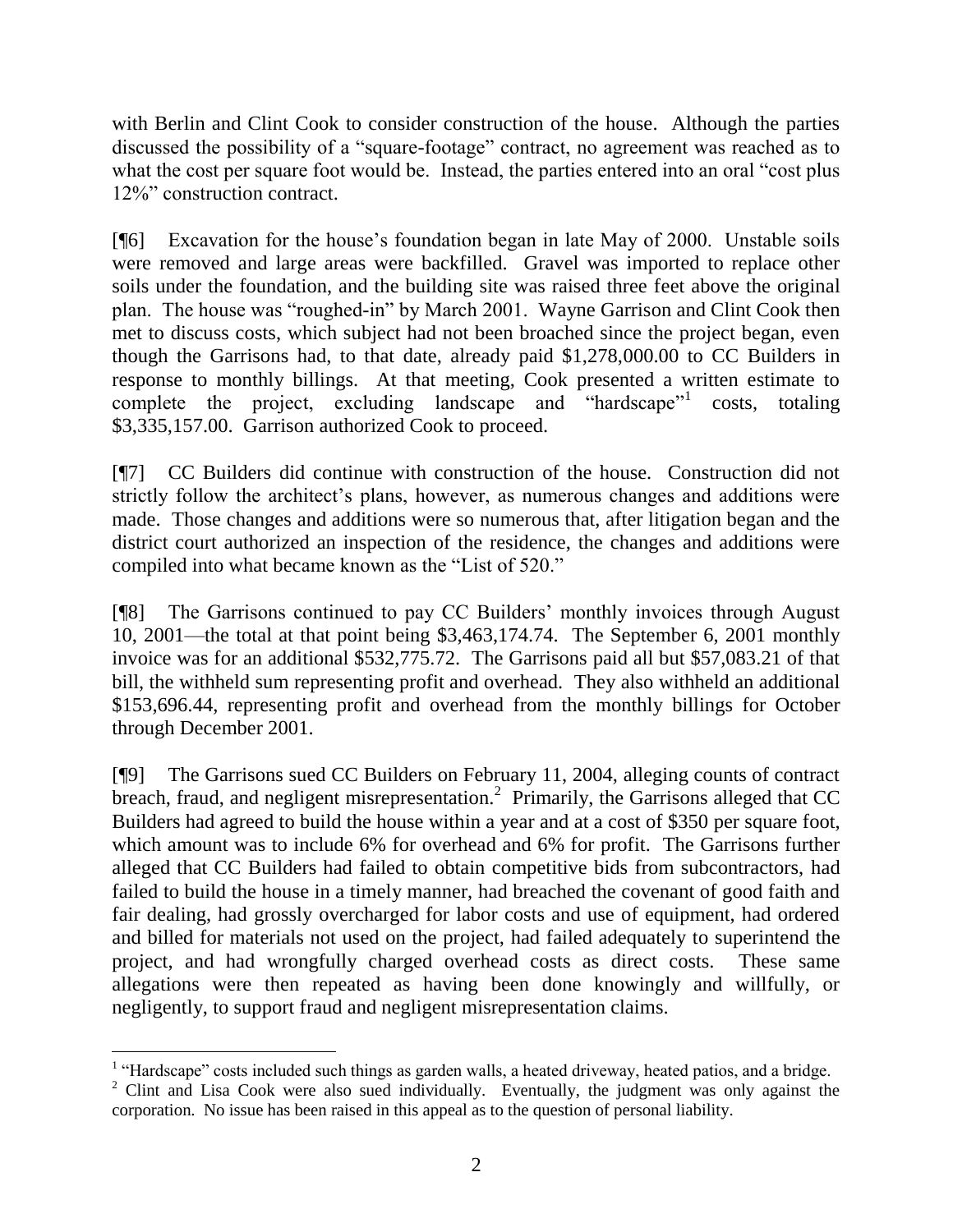[¶10] CC Builders answered and counterclaimed, seeking \$215,696.44 for breach of contract, that sum representing CC Builders' calculation of the total amount still due under monthly invoices. In its second cause of action, CC Builders sought the same amount under a *quantum meruit* theory. Finally, CC Builders sought damages "in excess" of \$1,000,000.00" for defamation, alleging that the Garrisons had published false and defamatory statements, orally and in writing, concerning CC Builders' conduct during the construction project.

[¶11] After a thirteen-day bench trial, the district court concluded that CC Builders had been overpaid by the Garrisons in the amount of \$131,962.77. The district court based that figure on expert testimony as to reasonable costs and industry practices in the area, as well as the parties' course of conduct. The district court's mathematical computation was as follows:

| Estimate                  | \$3,335,157.00    |
|---------------------------|-------------------|
| Permits                   | 23,713.00         |
| <b>Utilities</b>          | 9,006.00          |
| <b>Additional Masonry</b> | 171,163.00        |
| Landscaping               | 244,409.00        |
|                           | $$3,723,458.00^3$ |

 $\overline{a}$ 

[¶12] After concluding that this figure—\$3,723,458.00—was the reasonable cost of the project, the district court noted that the Garrisons had been billed for \$3,995,817.77—an overpayment of \$272,359.77. The district court also found certain "bonus and incentive" charges in the amount of \$123,592.00, to have been unreasonable, raising the overcharge to \$395,951.77. From that total, the district court then subtracted \$153,000.00 that the Garrisons had withheld, and \$110,989.00 for change costs attributable to the Garrisons, leaving the amount due to the Garrisons of \$131,962.77. Judgment was entered against CC Builders in that amount.

[¶13] After trial, the Garrisons filed a Motion to Amend Judgment, citing W.R.C.P.  $59(a)(5)$  and  $(6)$ , which rule provides as follows:

> (A) *Grounds*. – A new trial may be granted to all or any of the parties, and on all or part of the issues. On a motion for a new trial in an action tried without a jury, the court may open the judgment, if one has been entered, take additional testimony, amend findings of fact and conclusions of law or make new findings and conclusions, and direct the entry of a

<sup>&</sup>lt;sup>3</sup> This calculation is in error, as will be discussed hereinafter. The correct sum is \$3,783,448.00.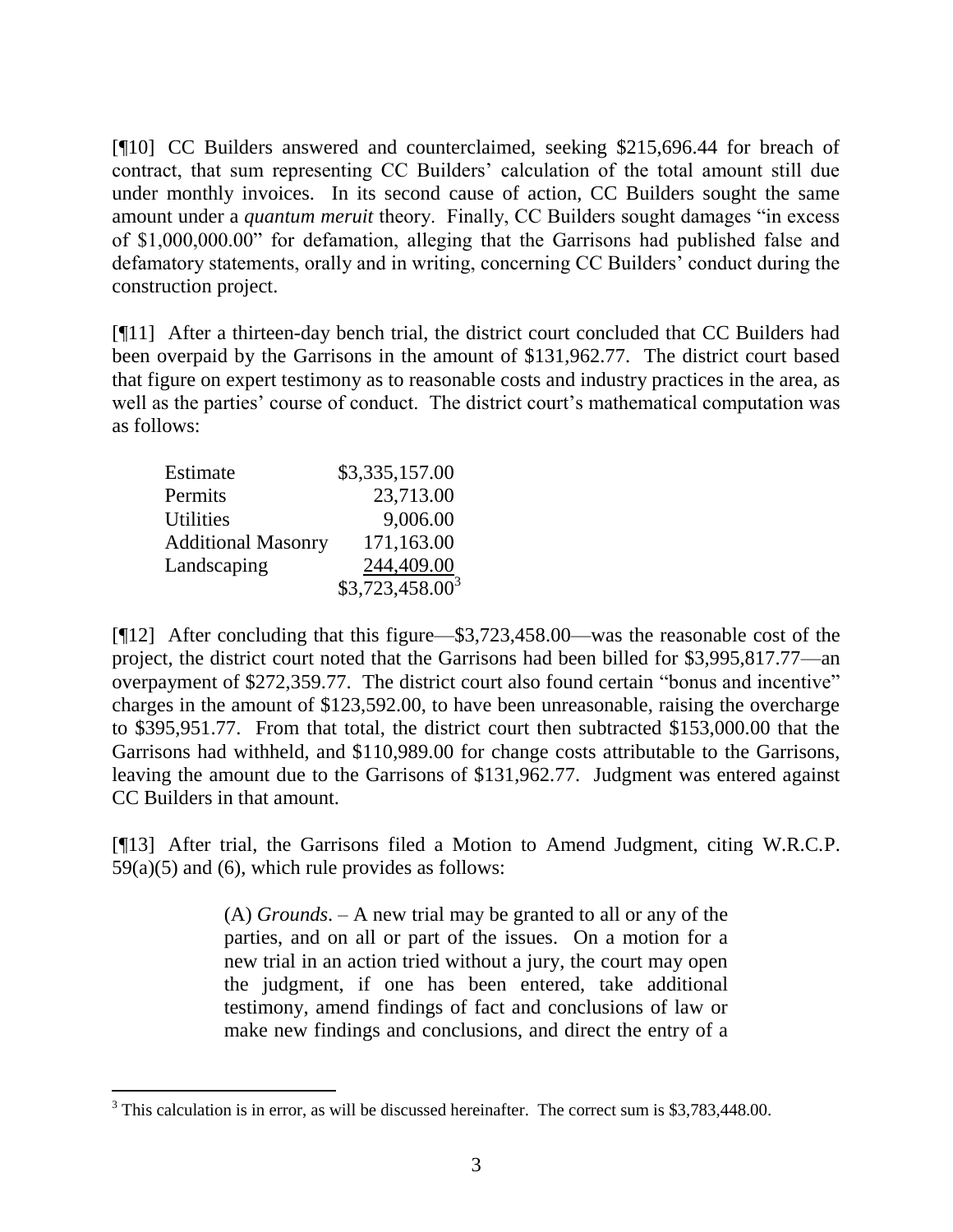new judgment. Subject to the provisions of Rule 61, a new trial may be granted for any of the following causes:

. . . .

(5) Error in the assessment of the amount of recovery, whether too large or too small;

(6) That the verdict, report or decision is not sustained by sufficient evidence or is contrary to law;

. . . .

[¶14] Substantively, the Garrisons contended in their motion that the district court should have computed the judgment as follows, based upon the evidence presented at trial:

| Actual costs through September 2001 less<br>overhead and profit from 9/6/01 invoice   | \$3,938,734.65 |
|---------------------------------------------------------------------------------------|----------------|
| October 3, 2001 invoice less overhead and<br>profit from 10/3/01 invoice              | 248,288.42     |
| November 7, 2001 invoice less overhead<br>and profit and labor from 11/7/01 invoice   | 30,030.91      |
| December 11, 2001 invoice less overhead<br>and profit and labor from 12/11/01 invoice | 12,389.24      |
| January 10, 2002 invoice less overhead and<br>profit and labor from 12/11/01 invoice  | 3,327.27       |
| <b>SUBTOTAL</b>                                                                       | \$4,202,739.58 |
| Less reasonable cost found by court                                                   | 3,723,458.00   |
| <b>SUBTOTAL</b>                                                                       | \$479,281.58   |
| Plus unreasonable bonuses and incentives                                              | 123,592.00     |
| <b>SUBTOTAL</b>                                                                       | \$602,873.58   |
| Plus change amount known before estimate                                              | 8,602.00       |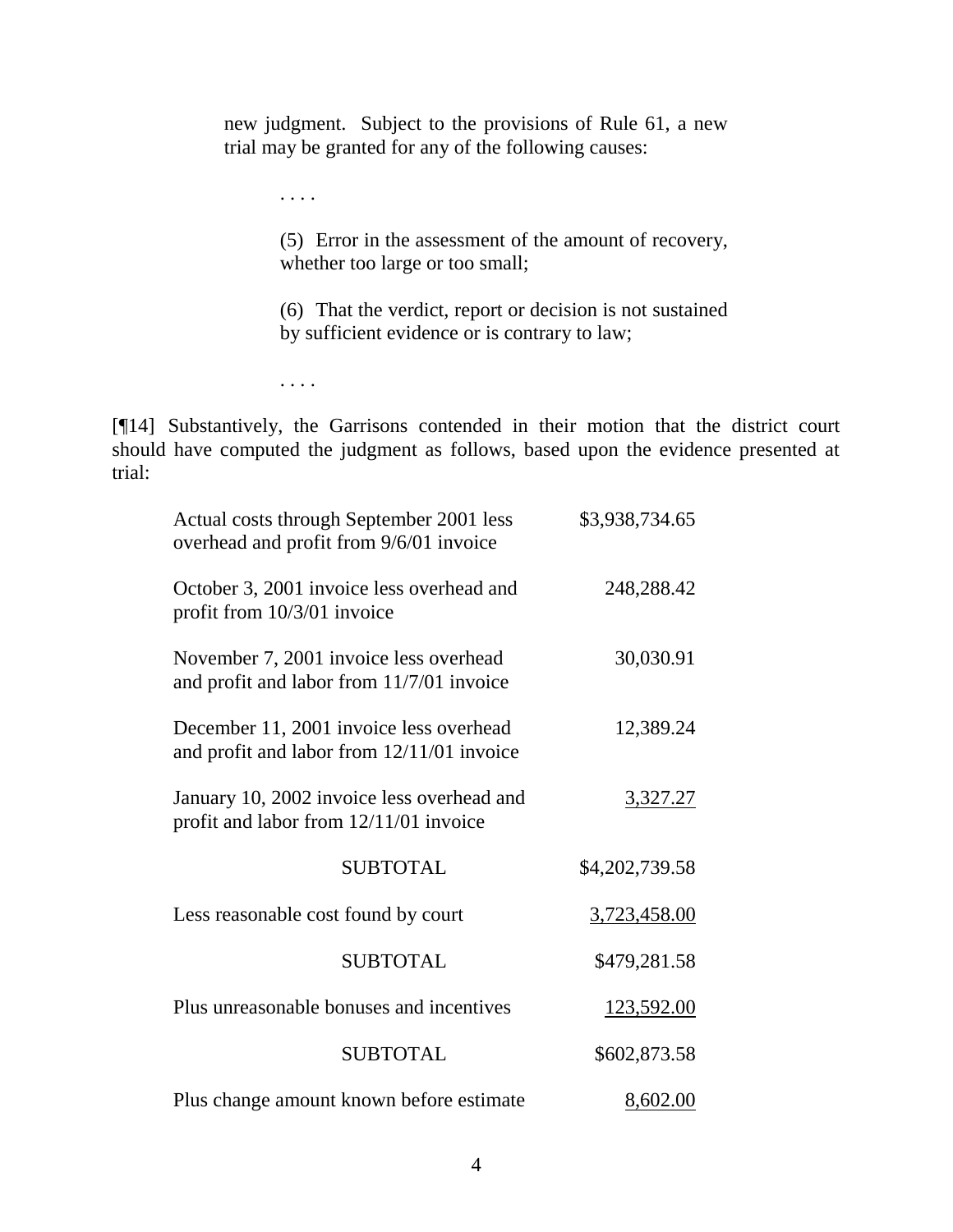| <b>SUBTOTAL</b>                             | \$611,475.58 |
|---------------------------------------------|--------------|
| Minus change amounts caused by<br>Garrisons | \$110,989.00 |

[¶15] CC Builders also filed a post-trial motion, entitled "Defendant's Motion to Amend Findings and Judgment." The motion was filed pursuant to W.R.C.P. 52(b), which provides as follows:

TOTAL \$500,486.58

(b) *Amendment or additional findings.* – On a party's motion filed no later than 10 days after entry of judgment; the court may amend special findings – or make additional findings – and may amend the judgment accordingly. The motion may accompany a motion for a new trial under Rule 59. When special findings of fact are made in actions tried without a jury, the sufficiency of the evidence supporting the findings may be later questioned whether or not in the court the party raising the question objected to the findings, moved to amend them, or moved for partial findings.

[¶16] CC Builders argued in its motion that the trial evidence did not support the district court's finding that CC Builders had overcharged the Garrisons \$123,592.00 for certain employee bonuses and incentives. Specifically, CC Builders contended that one of the Garrisons' own witnesses, Barbara Fields, who had analyzed all of the invoices, testified that the Garrisons were billed \$37,200.00 as bonus and incentive costs, plus 12% for profit and overhead, for a total of only \$41,664.00 Consequently, CC Builders sought a reduction in the judgment of \$81,928.00.

[¶17] In its second contention, CC Builders pointed out that, when the district court added hardscape and landscape costs to the estimated cost of construction, it failed to include all such costs proven by the evidence. Specifically, CC Builders identified amounts it paid Yellow Iron Excavating, Four Corners Concrete, and Taylor Quality Concrete from June through September 2001, totaling \$127,295.36, that it asserted should be added to the reasonable cost of construction, thereby reducing the judgment by that amount.

[¶18] In a supplemental motion, prepared after the trial transcripts were available, the Garrisons asked the district court to amend its finding that CC Builders did not commit fraud in its billing practices. Further, the Garrisons broadly sought new or amended findings on numerous issues, including landscaping costs, labor billing, and the total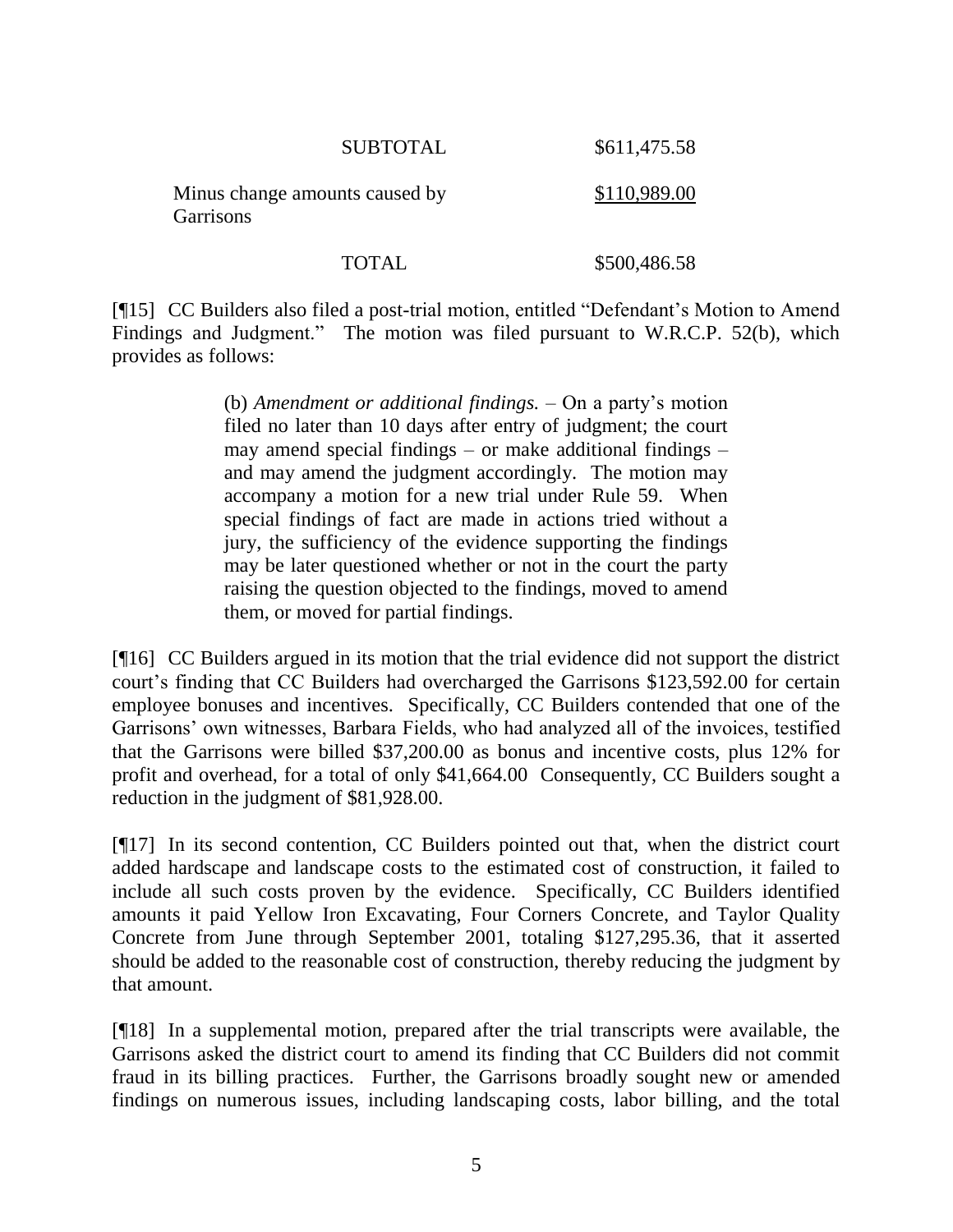reasonable cost of construction. The Garrisons' fundamental contention was that the evidence showed that CC Builders had defrauded the Garrisons by billing for "phantom" workers and by hiding in its invoices amounts paid as Clint Cook's corporate salary.

[¶19] The district court heard both motions to amend judgment on December 4, 2006, and issued an order denying them both on December 22, 2006. The district court found that, through their motions, the parties were attempting to relitigate the case. Ultimately, the district court concluded that its findings of fact were supported by the evidence. Both sides have appealed. The Garrisons focus upon the trial testimony, primarily alleging that the district court disregarded uncontradicted and unimpeached expert testimony as to the reasonable costs of construction. CC Builders, on the other hand, questions the district court's damage calculations, especially in regard to landscape and hardscape costs, and the amount credited for employee bonuses and incentives. In the third appeal, CC Builders contends that the district court abused its discretion in allowing certain costs to the Garrisons, including the cost of deposition transcripts not used at trial, and reporters' appearance fees.

[¶20] One additional matter must be taken into account before we begin to discuss the issues raised herein. On November 1, 2007, CC Builders requested leave of this court to file a motion in the district court under W.R.C.P. 60(a) to correct an alleged mathematical error in the judgment amount. In their response, the Garrisons agreed that a mathematical error appeared to have occurred in the damage award. This Court denied CC Builders' request under the guidance of *Doctors' Co. v. Insurance Corp. of America*, 837 P.2d 685, 686 (Wyo. 1992), wherein it is stated that, during the pendency of an appeal, the district court may consider *and deny* a W.R.C.P. 60 motion without leave of this Court, such leave being required only if the district court indicates an intent to *grant* the motion. CC Builders then appropriately approached the district court with a W.R.C.P. 60(a) motion, and on November 28, 2007, the district court indicated that it did, indeed, perceive a mathematical error in the damage award that was not the deliberate result of judicial reasoning, and that it would be inclined to correct the judgment when given authority by this Court to do so. Consequently, on December 18, 2007, this Court entered an order granting leave to the district court to correct the mistake. On January 16, 2008, the district court entered an Order Amending Judgment Sum to Correct Clerical Mistake, in which it reduced the judgment amount from \$131,962.77 to \$72,062.77. The latter amount is the amount of the judgment as far as these consolidated appeals are concerned.

## **OBJECTION TO THE GARRISONS' BRIEF**

[¶21] Before we discuss the substantive matters involved in this case, we must address a procedural issue. The Garrisons filed their brief as appellants in S-07-0132 on September 10, 2007. CC Builders filed an objection to that brief, contending that it failed to comply with the dictates of W.R.A.P. 7.01, particularly in regard to its lack of citations to the record. This Court sustained that objection and ordered the Garrisons to file a brief with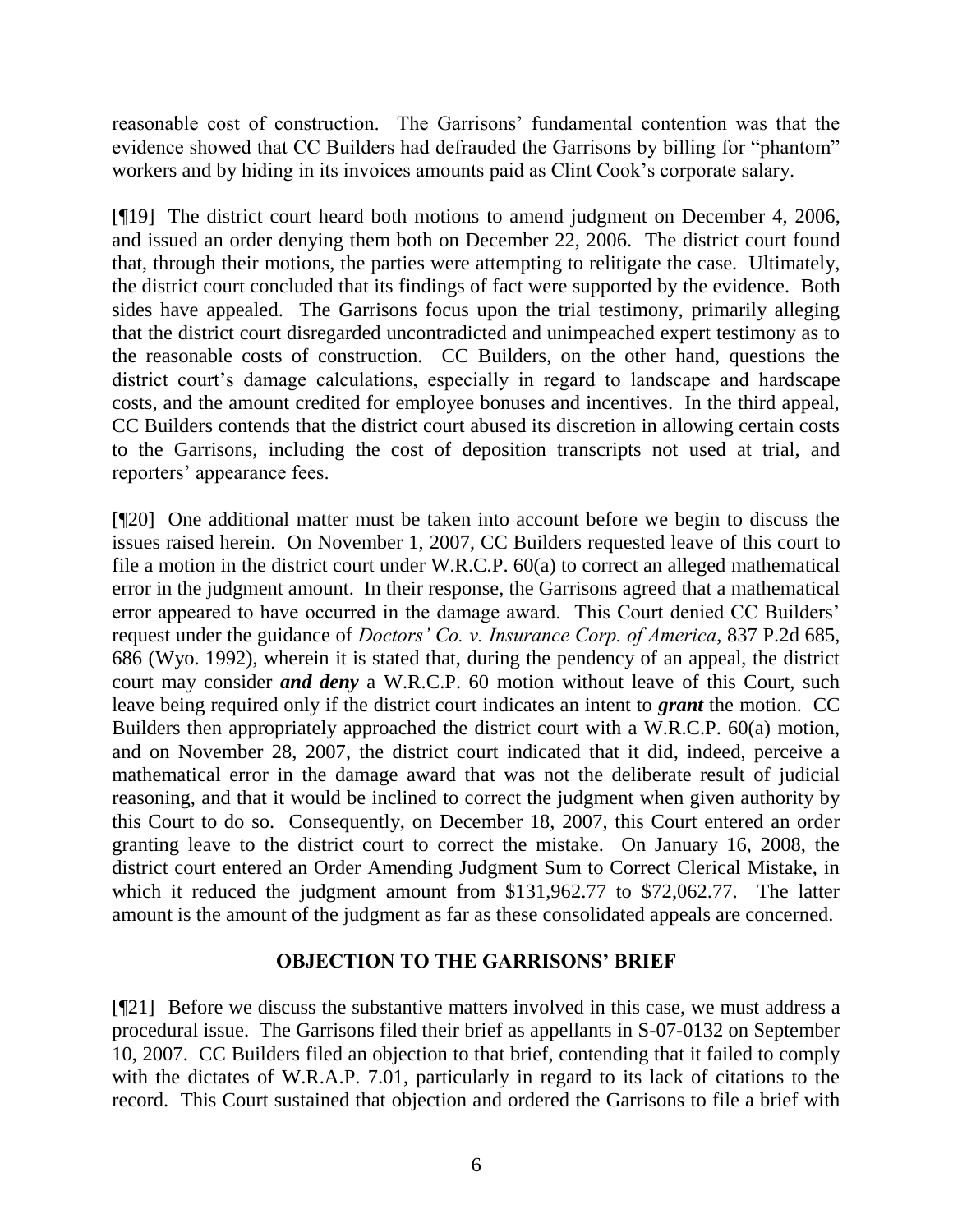appropriate record citations. The Garrisons filed a second brief on December 3, 2007. CC Builders again objected, this time complaining not only that the Garrisons' brief continued to lack appropriate citations, but that the brief had been changed in ways beyond the Court's order. The Garrisons responded in support of their brief, pointing out the numerous citation corrections made in response to the Court's order. We have examined the Garrisons' second brief and, although it continues to contain incomplete citations and multiple-page citations that are not very helpful, we conclude that it is adequate to allow us to utilize the record in analyzing the issues, and that it does not substantially add new issues to the controversy. Therefore, we will deny CC Builders' request that we strike the brief or sanction the Garrisons.

## **DISCUSSION**

## *Are the district court's findings of fact as to damages clearly erroneous?*

[¶22] In *Snelling v*. *Roman*, 2007 WY 49, ¶¶ 7-8, 154 P.3d 341, 345 (Wyo. 2007), we reiterated our standard for reviewing the determinations of a district court after a bench trial:

> After a bench trial, we review the trial court's factual findings under a clearly erroneous standard and its legal conclusions de novo. We do not substitute ourselves for the trial court as a finder of facts; instead, we defer to the trial court's findings unless they are unsupported by the record or erroneous as a matter of law. Although the factual findings of a trial court are not entitled to the limited review afforded a jury verdict, the findings are presumptively correct.

> This Court may examine all of the properly admissible evidence in the record, but we do not reweigh the evidence. Due regard is given to the opportunity of the trial judge to assess the credibility of the witnesses. We accept the prevailing party's evidence as true and give to that evidence every favorable inference which may fairly and reasonably be drawn from it. Findings may not be set aside because we would have reached a different result. A finding will only be set aside if, although there is evidence to support it, this Court on the entire evidence is left with the definite and firm conviction that a mistake has been committed.

*Id.* (citations omitted).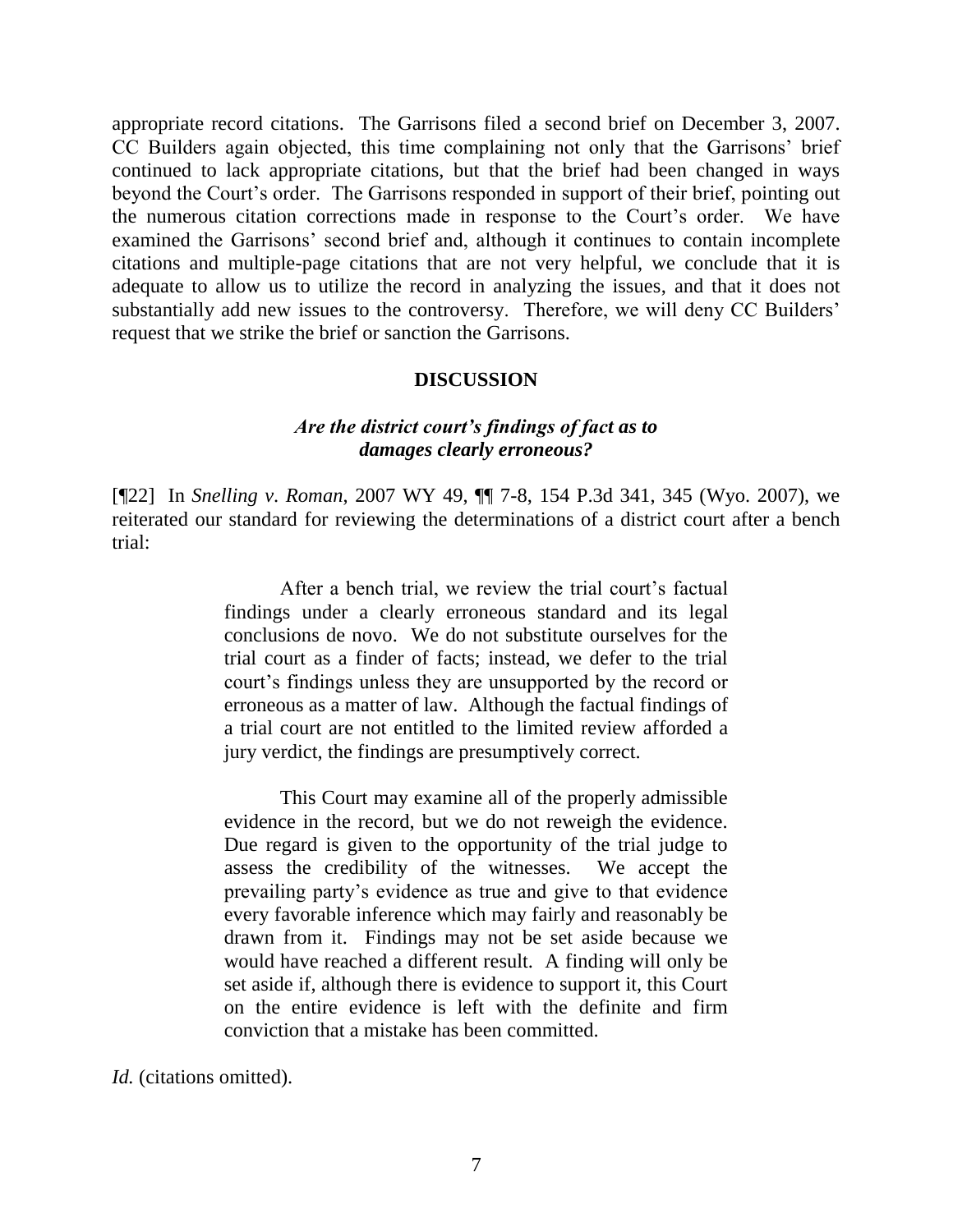[¶23] The Garrisons' contention that the district court's findings of fact are clearly erroneous begins with the premise that expert testimony is required to prove matters outside the common ken, including customs, standards, and practices of the construction industry. In support of that proposition, the Garrisons cite three cases: *Roybal v. Bell*, 778 P.2d 108 (Wyo. 1989); *Logan v. Pacific Intermountain Express Company*, 400 P.2d 488 (Wyo. 1965); and *Govin v. Hunter*, 374 P.2d 421 (Wyo. 1962). We note that *Roybal* and *Govin* are both medical malpractice cases wherein we held that, in professional negligence actions, proof of the standard of care requires expert testimony. *Roybal*, 778 P.2d at 112; *Govin*, 374 P.2d at 422.<sup>4</sup> Logan, another negligence case, does speak to the point of whether certain matters are of "common knowledge," thereby obviating the need for expert testimony. *Logan*, 400 P.2d at 493. CC Builders does not contest the assertion that expert testimony is required to prove reasonable costs under a "cost plus" building contract, and cites no authority to the contrary. Consequently, we will accept the Garrisons' proposition and apply it in this case. $5$ 

[¶24] The gravamen of the Garrisons' argument in regard to the district court's findings of fact as to damages is that the district court did not accept the "uncontradicted and unimpeached" opinion of their expert witness, Timothy Ciocarlin, that the reasonable cost to construct the house, excluding landscaping, was \$3,000,000.00. To the contrary, the district court found the reasonable cost of construction was \$3,783,448.00, which total included landscaping costs. *See supra* ¶ 11, n.3. CC Builders responds, first, that a trier of fact is not obligated to accept an expert's opinion, where that expert's credibility has been impeached. *See, e.g.*, *Willis v. State*, 2002 WY 79, ¶ 18, 46 P.3d 890, 896 (Wyo. 2002) (impeachment by prior inconsistent statements shows witness capable of making errors in testimony); *Rhoades v. K-Mart Corp.*, 863 P.2d 626, 633 (Wyo. 1993) (inconsistencies between deposition testimony and trial testimony are "fair game" for impeachment purposes); *Misner v. Newton*, 448 P.2d 595, 599-600 (Wyo. 1968) (trial judge may question credibility where conflicting statements have been made). Second, CC Builders contends that Ciocarlin's testimony was contradicted not only by his own earlier deposition testimony, but by the trial testimony of CC Builders' expert witnesses.

[¶25] Having reviewed the entire record, and having examined the judgment entered by the district court, we conclude that CC Builders is correct. Ciocarlin's testimony was far from being "uncontradicted and unimpeached." While there are too many instances to recite them all, a few examples may suffice: (1) during cross-examination at trial, numerous deficiencies were uncovered in Ciocarlin's estimation of the reasonable cost of construction, including unexplained variances in the amount of his different estimates and

<sup>4</sup> We have said this same thing many, many times. *See, e.g., Garaman, Inc. v. Williams*, 912 P.2d 1121, 1123 (Wyo. 1996); *Moore v. Lubnau*, 855 P.2d 1245, 1254 (Wyo. 1993) (Golden J., specially concurring); *Kemper Architects, P.C. v. McFall, Konkel & Kimball Consulting Eng'rs*, 843 P.2d 1178, 1186 (Wyo. 1992). While instructive, these cases do not speak directly to the question of the need for expert testimony to establish the reasonable cost of construction under a "cost plus" contract.

<sup>5</sup> *See* 13 Am. Jur. 2d *Building and Construction Contracts* § 126 (2000).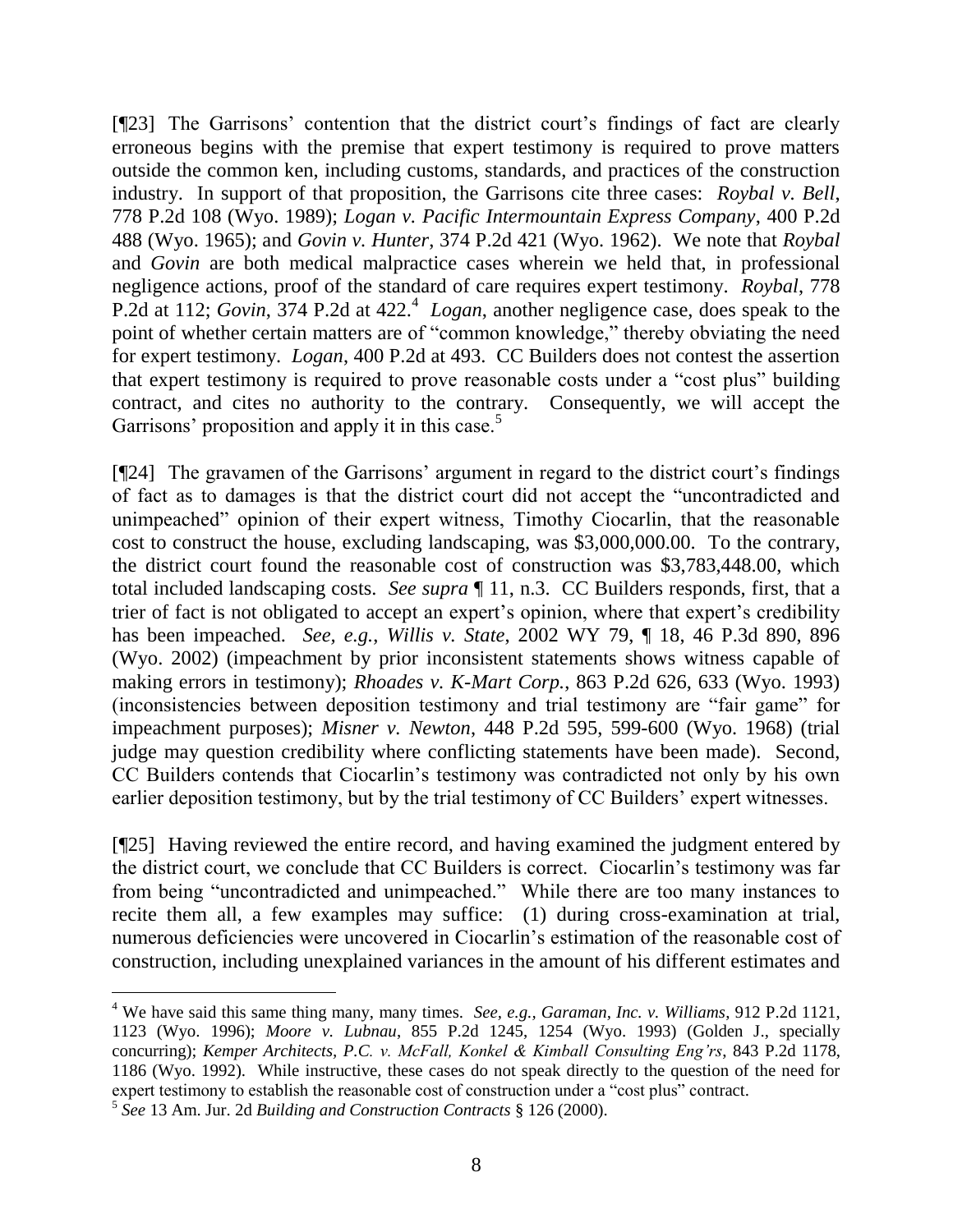factually incorrect assumptions about building conditions and requirements; (2) there were differences between Ciocarlin's deposition testimony and his trial testimony; and (3) there was contradicting testimony from CC Builders' expert witnesses, especially in regard to reasonable labor costs. Under these circumstances, we conclude both that it was not unreasonable for the district court to disregard some or all of Ciocarlin's testimony, and that there was other sufficient evidence from which the district court could determine the reasonable cost of construction.

[¶26] In its cross-appeal, CC Builders raises the same two issues that it raised in its motion to amend the district court's findings. First, it contends that the district court did not include all landscape and hardscape costs in its determination of the reasonable cost of construction, and second, it contends that the district court's finding as to the amount of unreasonable employee bonus and incentive costs billed to and paid by the Garrisons was not supported by the evidence.

[¶27] In rendering its judgment, the district court added certain landscape and hardscape costs to the estimate CC Builders provided to the Garrisons on March 2, 2001. *See supra* ¶ 11*.* Those additions included \$171,163.00 for additional masonry, and \$244,409.00 for landscaping. CC Builders appeals that portion of the Judgment on the ground that, while the district court meant to include the cost of landscape and hardscape in the total reasonable cost of construction, it failed to include all such costs. Specifically, CC Builders contends that the district court overlooked the sum of \$127,295.36 incurred by CC Builders for landscape and hardscape labor and materials prior to September 1, 2001.

[¶28] The district court obtained the additional sums mentioned above from a Garrison exhibit (Plaintiff's Exhibit 60), which was a comparison of the March 2, 2001 estimate and actual expenditures as of September 6, 2001. *See supra* ¶ 27. CC Builders contends that this exhibit did not include other landscape and hardscape costs incurred prior to September 1, 2001, as shown on their exhibits 5N-5Q, which were CC Builders' invoices to the Garrisons dated June 5, 2001, July 9, 2001, August 10, 2001, and September 6, 2001. Those exhibits show the following expenses, which CC Builders claims are landscape or hardscape costs never included in the district court's calculation of the reasonable cost of construction, and therefore never credited to them in the damage equation:

| <b>Yellow Iron Excavating</b>  | \$37,825.12  |
|--------------------------------|--------------|
|                                | 13,956.99    |
|                                | 7,565.38     |
|                                | 7,437.80     |
| <b>Four Corners Concrete</b>   | 18,250.00    |
| <b>Taylor Quality Concrete</b> | 9,196.00     |
|                                | 35,850.00    |
| <b>TOTAL</b>                   | \$130,081.29 |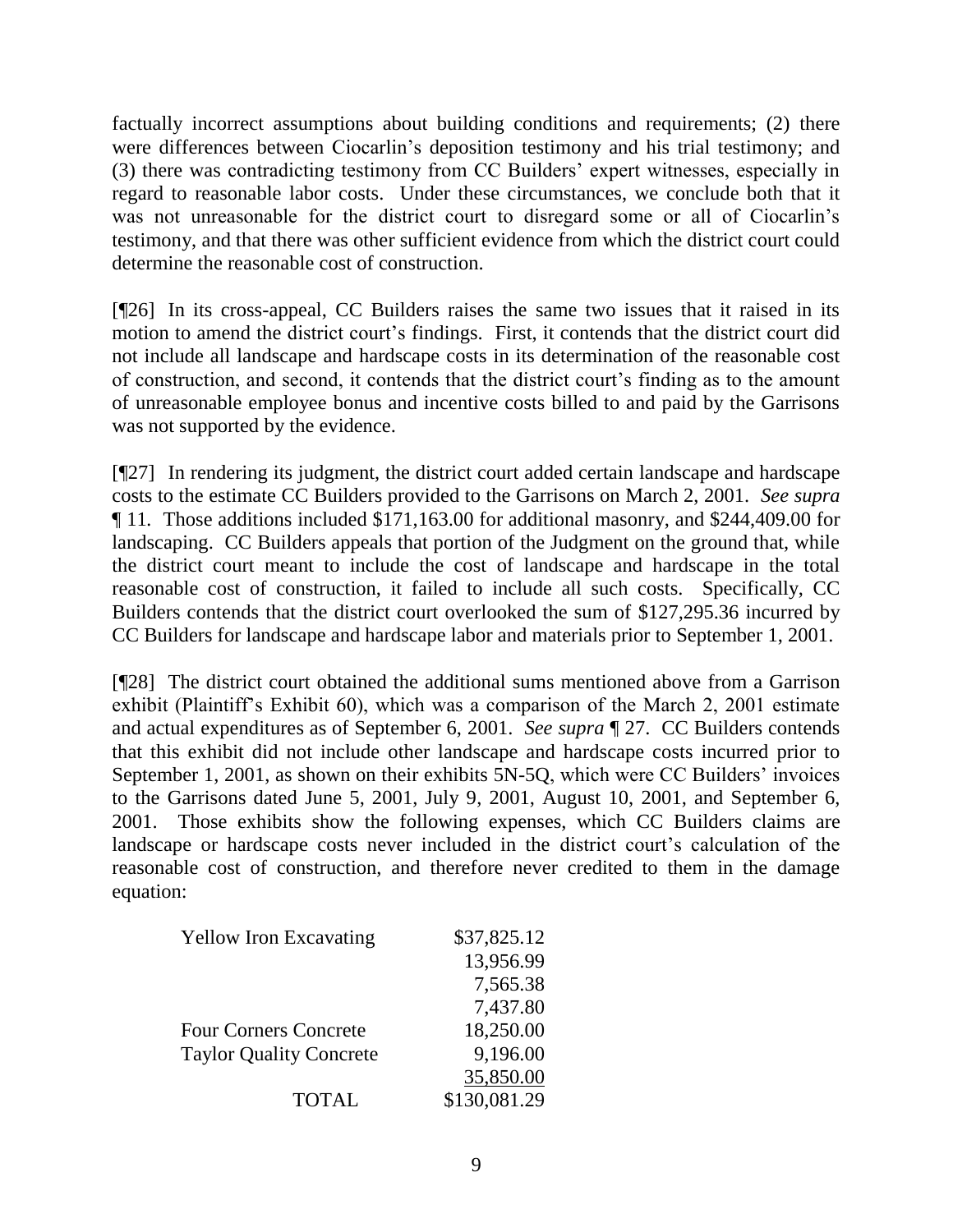[¶29] It is unclear from the record or from the briefs why this amount is more than the \$127,295.36 that CC Builders believes should be added to the total reasonable cost of construction. CC Builders refers in its brief to an affidavit of Clint Cook purportedly attached to its motion to amend the judgment, but that affidavit has not been included in the record on appeal. The transcript of the post-trial motion hearing also suggests that the \$127,295.36 figure is explained in that affidavit, but the affidavit likewise is not attached to that transcript.

[¶30] If we are to give meaning to the language of our standard of review, especially the idea that we accept the district court's findings of fact unless they are clearly erroneous, we cannot in this case reverse the district court's damage award as it relates to the inclusion of landscape and hardscape costs in its computation of the amount of damages. What we are faced with is an assertion by counsel that \$127,295.36 should be added to landscape and hardscape costs because amounts reflected in various invoices total that sum. However, the district court relied upon specific numbers from a different exhibit, which means that there was an underlying evidentiary basis for the district court's conclusion. In that situation, we cannot say the district court was wrong just because other exhibits *may have* suggested that other numbers were correct. CC Builders has not met its burden of proving that the district court's findings of fact were clearly erroneous.

[¶31] The second issue raised in CC Builders' cross-appeal is the amount of employee bonus and incentive costs billed to the Garrisons that the district court found to be unreasonable. That amount— $$123,592.00$ —was added as an "overcharge" in determining the final judgment amount owed by CC Builders to the Garrisons. *See supra* ¶ 12*.* The actual finding of the district court was as follows:

> g) Overcharged: Bonuses/Incentives. The management incentives and bonuses were a portion of the pay packages for the CC Builders employees working the Garrison house. Experts Wilkinson, Ciocarlin and Chandler all testified that management incentives and bonuses are a cost of doing business, and it is appropriate to pass these costs on to the owner. The Court will give more weight to Ciocarlin's testimony that the bonuses and incentives charged by CC Builders of \$123,592.00 were excessive and not in accordance with industry and custom. These charges, which include 33% labor bonuses and 12% overhead and profit, were not reasonable and proper. [CC Builders'] expert, Chandler, also expressed an opinion that the Lund bonus plus a month off "seemed high." [The Garrisons] should not be responsible for this amount.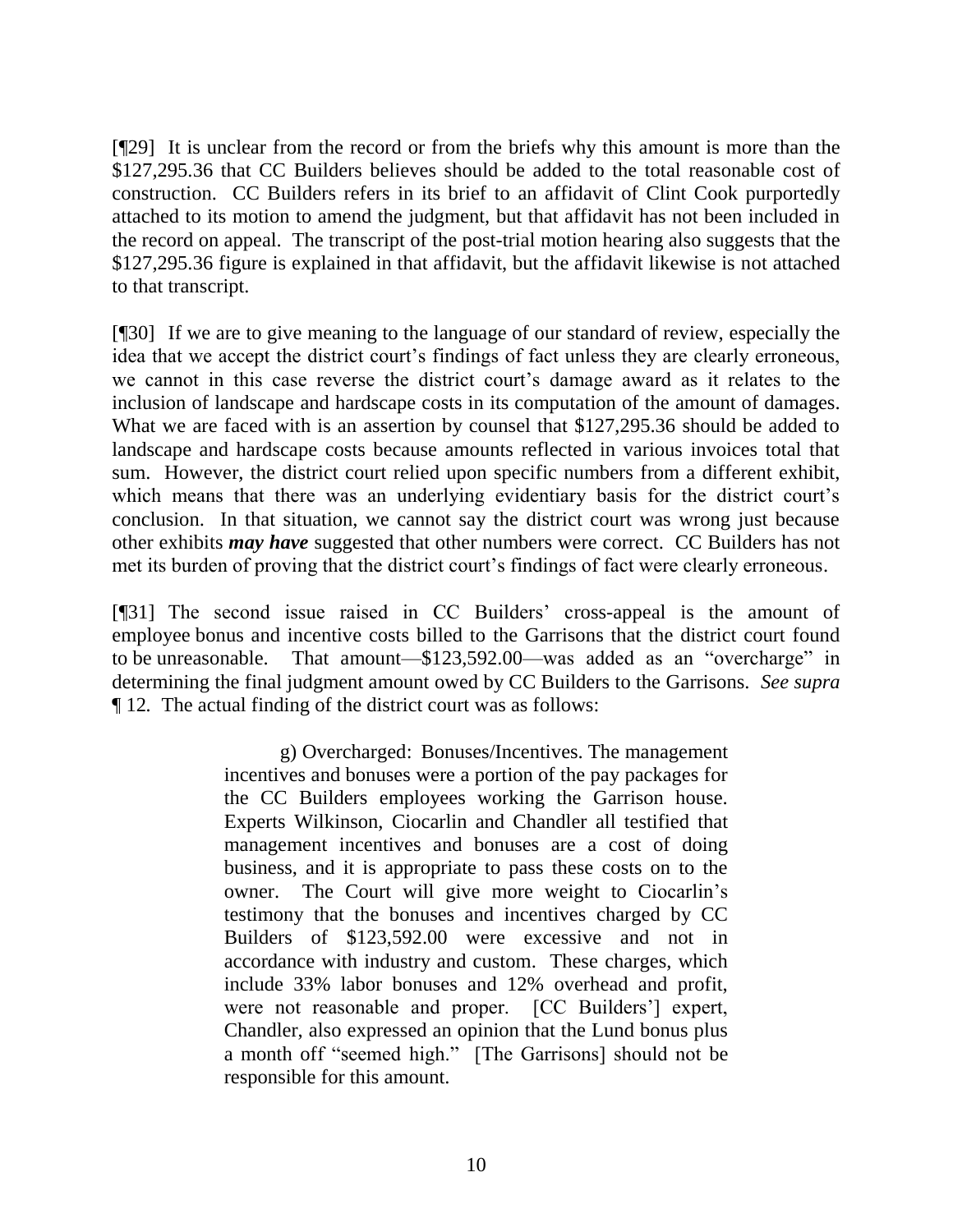[¶32] CC Builders contends that, although \$110,350.00 in employee bonuses and incentives may have been "attributable" to the Garrisons' project, the Garrisons actually were only invoiced directly for \$37,200.00 of that amount.  $6$  As explained by Lisa Cook, the process was this: CC Builders actually paid its employees \$82,970.00 for bonuses and incentives attributable to the Garrisons' project. Of that amount, the Garrisons were invoiced directly only \$37,200.00, with the balance paid out of the "labor burden" that was otherwise charged to the Garrisons. The 12% overhead and profit figure was added to the \$37,200.00, but not to the balance that came out of the labor burden percentage.

[¶33] Even considering Mrs. Cook's explanation of the method of payment, we cannot conclude that the district court's finding, that such amounts were unreasonable, was clearly erroneous. Timothy Ciocarlin testified, for instance, that these amounts "far exceed<sup>[]</sup> any bonus that I've ever heard of and seen." In particular, he singled out the \$54,000.00 bonus paid to Kurt Lund as being "excessive because it's almost a year's pay for a good paid superintendent."

## *Are the district court's conclusions of law as to damages inconsistent with its findings of fact?*

[¶34] The specifics of this allegation are very hard to identify in the Garrisons' brief. We believe the allegation is summed up in the following paragraph quoted therefrom:

> With the trial court's finding that the parties had formed an oral cost-plus contract, the [Garrisons] are only obligated to pay the "fair and reasonable costs of construction". By this finding, the damage award to which the [Garrisons] are entitled is the difference between the total amount paid by the [Garrisons] to [CC Builders] and the fair and reasonable cost of construction. The trial court erred by failing to award the proper contract damages to the [Garrisons].

[¶35] In reality, this issue is merely a "rehash" of the Garrisons' first issue. Rather than directing this Court's attention to specific inconsistencies between the district court's findings of fact and conclusions of law, or pointing out the district court's alleged errors of law in computing damages, the Garrisons simply reargue the facts, from their perspective, and with the assumption that their expert's testimony was unimpeached. This, of course, is little more than an attempt to get us to reweigh the evidence, which we will not do. *Hayzlett v. Hayzlett,* 2007 WY 147, ¶ 8, 167 P.3d 639, 642 (Wyo. 2007).

<sup>&</sup>lt;sup>6</sup> It is unclear why the trial testimony discussed a total of \$110,350.00 for bonuses and incentives, as opposed to the \$123,592.00 figure found by the district court.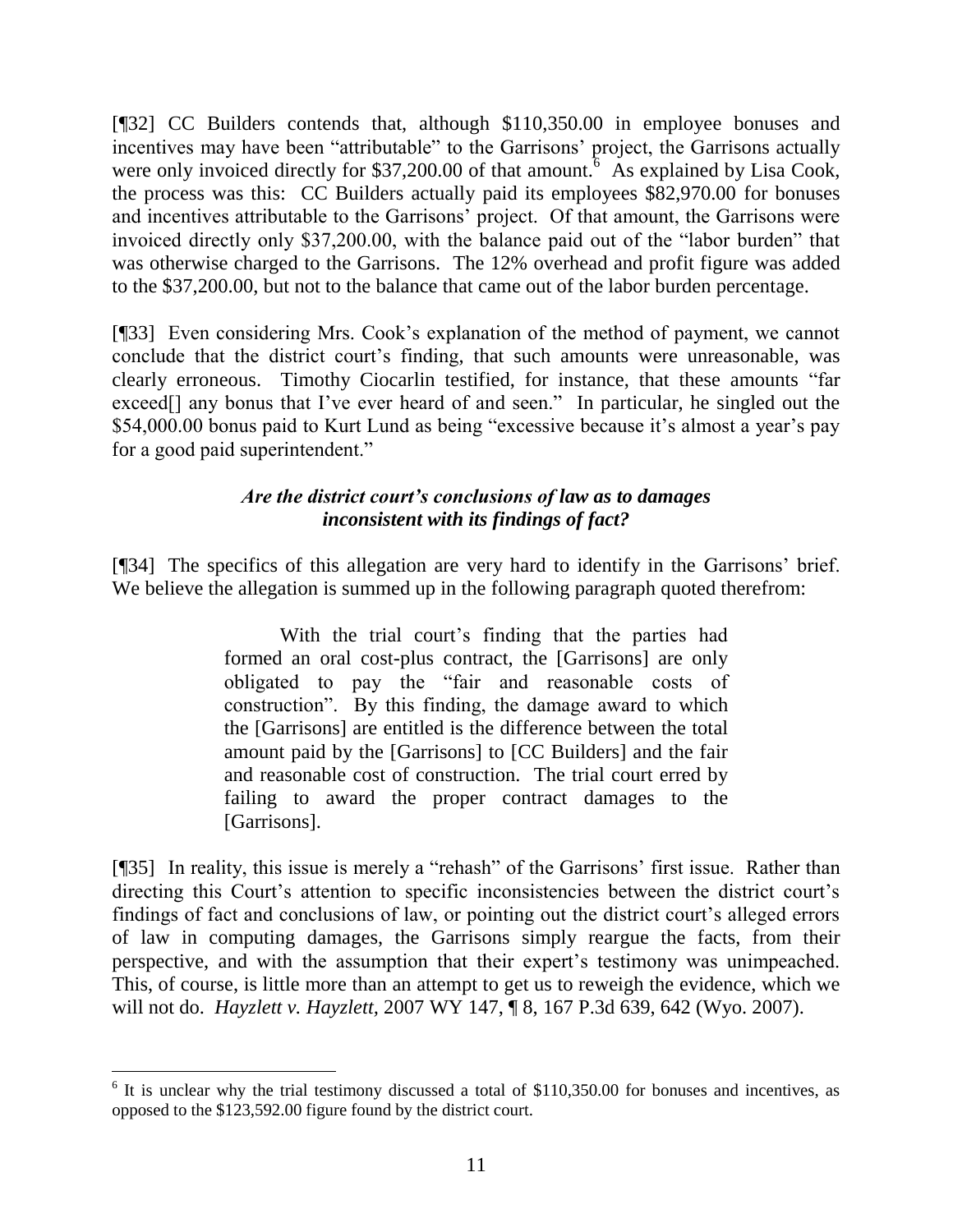[¶36] The major difficulty with the Garrisons' argument is their belief that, but for their expert's testimony, there was no evidence from which the district court could determine the reasonable cost of construction of the house. In truth, as found by the district court, the *total* reasonable cost was made up of many "sub-costs," for which there was a considerable amount of testimony on both sides. The best example, perhaps, is the custom of contractors assessing a "labor burden" under construction contracts. "Labor burden" includes non-discretionary indirect labor costs, such as workers' compensation and unemployment insurance premiums, and payroll taxes. Succinctly stated, the Garrisons' position is that, because CC Builders did not assess its labor burden precisely as did the Garrisons' expert, CC Builders' assessment was unreasonable. But if the testimony of the various experts is compared, it becomes clear that no two contractors in Teton County assess labor burden exactly the same way. In turn, it cannot be said that the district court was unreasonable in concluding, as it did, that aside from certain bonus and incentive charges, the Garrisons had not shown CC Builders' labor burden charges to be improper. $<sup>7</sup>$ </sup>

[¶37] The Garrisons couch this issue in terms of the district court not following its own announced methodology in determining the damage award. That "methodology" was for the district court to attempt to determine the reasonable value of construction. That is what the district court did, but the Garrisons believe that the district court did not use the right numbers in doing so, resulting in an inconsistency between its findings of fact and its conclusions of law. We disagree. The district court simply used different numbers derived from the evidence presented than the numbers the Garrisons would have preferred.

## *Did the district court err in concluding that CC Builders had not committed fraud?*

[¶38] Count II of the Garrisons' Complaint alleged that CC Builders had fraudulently induced them to enter into the construction project by promising that the house would cost \$350 per square foot to build. It also alleged that CC Builders had fraudulently charged them improperly for certain labor costs, and had misappropriated construction materials. The district court's Judgment contains numerous findings and conclusions relevant to these accusations: (1) CC Builders did not promise to build the house for \$350 per square foot; (2) the Garrisons were not billed for any materials not used in the project; (3) some employee incentives and bonuses billed by CC Builders to the Garrisons were unreasonable because they were outside industry custom; and (4) CC Builders was not guilty of fraud.

 $\overline{a}$ 

 $<sup>7</sup>$  Jeff Wilkinson, a certified public accountant, testified that his clients include about two dozen Teton</sup> County contractors, and that labor burden could include any of various direct and indirect costs associated with an employee, including vacation, overtime, health insurance, pension, tool repairs, vehicle reimbursement, and bonuses.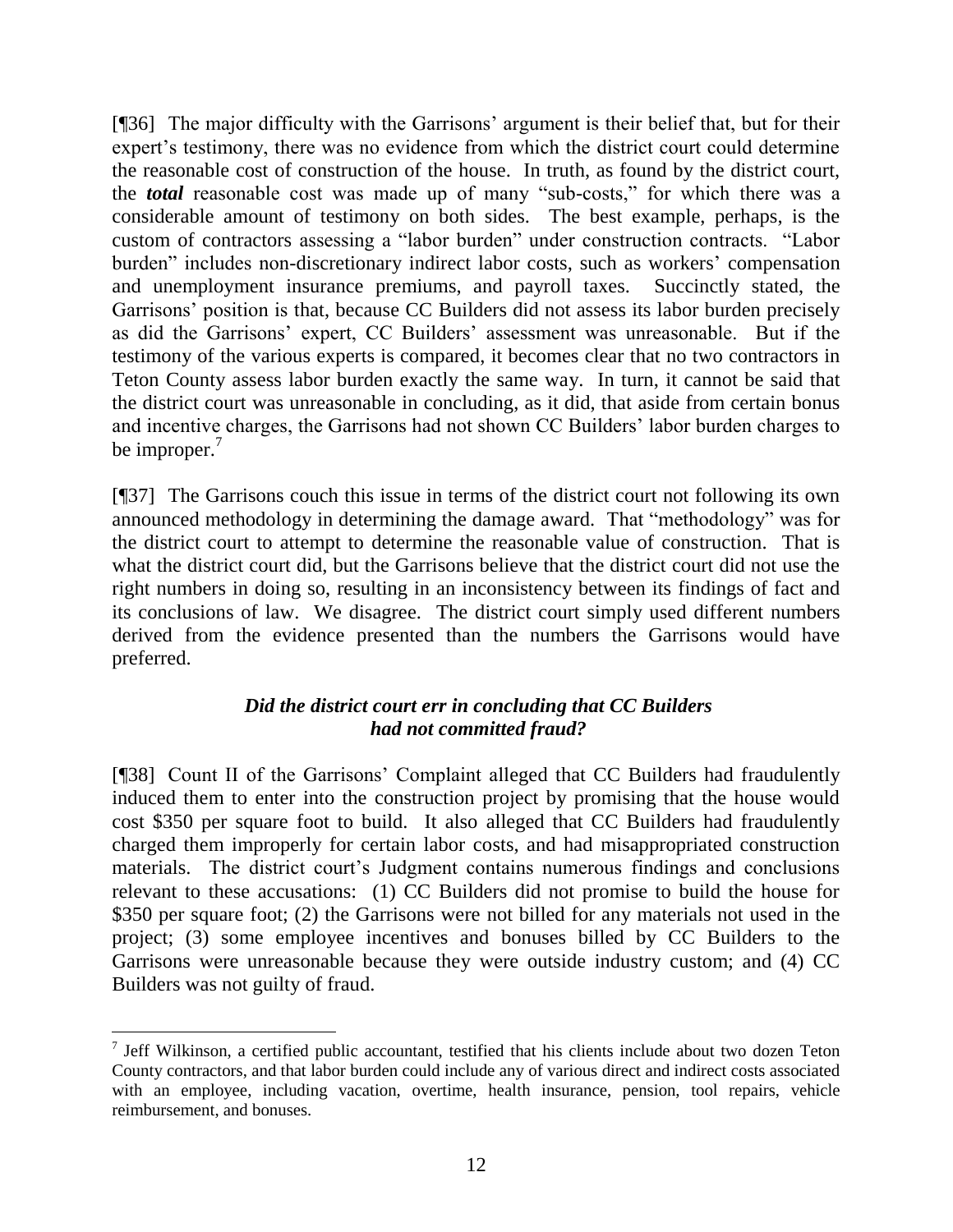[¶39] On appeal, the Garrisons argue that the district court failed to make any findings or reach any conclusions as to the fraud allegation relating to CC Builders' labor billing practices, and they further argue that the district court should have found CC Builders guilty of fraud because of the confidential relationship that arose out of the friendship between the Garrison and Cook families. Having thoroughly combed the record, we agree with the district court that the Garrisons did not prove their fraud claims against CC Builders. To prove fraud, the plaintiff must show by clear and convincing evidence that (1) the defendant made a false representation intended to induce action by the plaintiff; (2) the plaintiff reasonably believed the representation to be true; and (3) the plaintiff suffered damages in relying upon the false representation. *Bitker v. First Nat'l Bank in Evanston*, 2004 WY 114, ¶ 12, 98 P.3d 853, 856 (Wyo. 2004). Fraud is never presumed. *Id*. Evidence is clear and convincing if it persuades the trier of fact that the truth of the contention is highly probable. *Alexander v. Meduna*, 2002 WY 83, ¶ 29, 47 P.3d 206, 216 (Wyo. 2002). Where "actual fraud" has not been shown, a defendant may still be guilty of "constructive fraud" in situations where a special confidential relationship between the parties created a fiduciary duty in the defendant to act with the plaintiff's interests in mind. *Johnson v. Reiger*, 2004 WY 83, ¶¶ 22, 24, 93 P.3d 992, 998, 999 (Wyo. 2004).

[¶40] We do not see clear and convincing evidence of actual fraud anywhere in the record. The district court's finding that the parties entered into a cost-plus contract, rather than a per-square-foot contract is not clearly erroneous. Furthermore, there is simply no evidence of a false representation by CC Builders in that regard, much less detrimental reliance thereon by the Garrisons. The reasonable cost of construction was a moving target throughout construction, given the fact that construction commenced without a formal set of plans having been completed, and given the changes authorized along the way. Finally, we are unwilling to find a confidential relationship under these facts that would support constructive fraud. The casual friendship between the two families does not suffice in that regard, and it certainly does not do so in this case, where Mr. Garrison was a successful and sophisticated businessman.<sup>8</sup> We are also unwilling to hold that the existence of a cost-plus construction contract always creates a fiduciary relationship between the contractor and the owner. *See Johnson*, 2004 WY 83, ¶ 25, 93 P.3d at 999 ("Fiduciary relationships are extraordinary and not easily created").

[¶41] In regard to their fraud count relating to labor charges, the Garrisons allege that CC Builders' monthly statements contained hidden salary and labor charges that were not customary in the industry. This allegation must fail primarily because the testimony of industry custom and practice was not sufficiently uniform to establish that any deviation therefrom must be fraudulent. In addition, the evidence does not show that CC Builders

<sup>8</sup> Wayne Garrison, a self-made multi-millionaire, was the president and chief executive officer of J.B. Hunt Transport, the nation's largest trucking firm.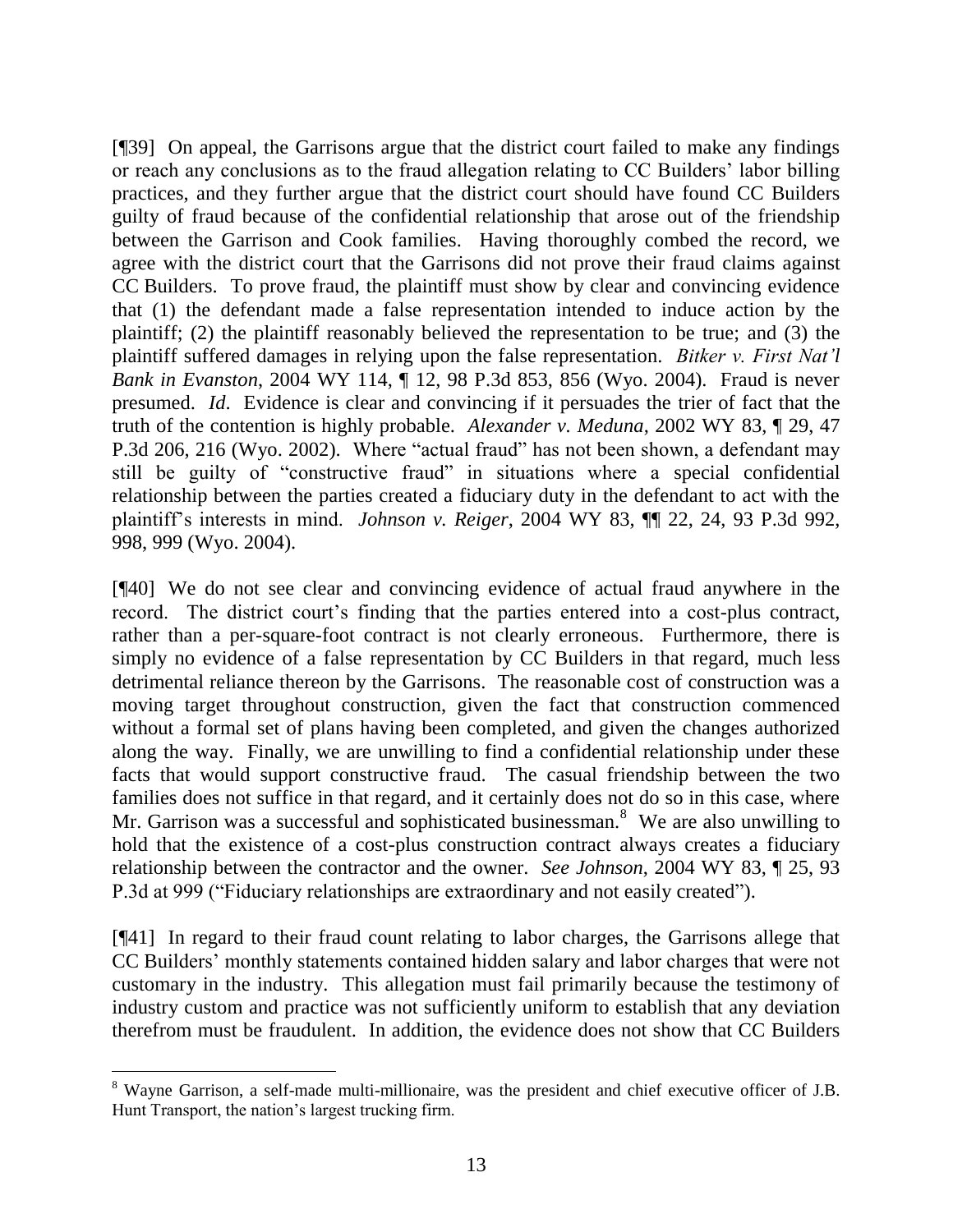misrepresented anything to the Garrisons; instead, its monthly invoices simply did not detail individual salary and labor computations. The district court found that, at most, some of these charges were not reasonable, and therefore exceeded the reasonable cost of a "cost plus" contract. The evidence supports that conclusion, especially because, to find out the details of the billing, the Garrisons simply would have had to ask CC Builders for the information, which they never did.

## *Did the district court abuse its discretion in its award of costs to the Garrisons?*

[ $[42]$  Wyo. Stat. Ann. § 1-14-124 (LexisNexis 2007) provides that costs "shall be allowed to a plaintiff upon a judgment in his favor in an action for the recovery of money . . . ." Similarly, W.R.C.P.  $54(d)(1)$  provides that costs "shall be allowed as of course to the prevailing party unless the court otherwise directs[.]" U.R.D.C.  $501(a)(3)$ sets forth the guidelines governing allowable costs, while U.R.D.C. 501(a)(4) makes it clear that the guidelines are not mandatory, but that the trial court decision as to whether to award lawful costs is discretionary. We review the taxation of costs upon an abuse of discretion standard. *Garnick v. Teton County Sch. Dist. No. 1*, 2002 WY 18, ¶ 35, 39 P.3d 1034, 1049 (Wyo. 2002). The relevant question is whether the trial court reasonably could have concluded as it did, given the circumstances. *Snyder v. Lovercheck*, 992 P.2d 1079, 1084 (Wyo. 1999).

[¶43] Nine days after entry of the Judgment in this case, the Garrisons filed a Bill of Costs totaling \$11,042.70. CC Builders filed a timely objection. The matter was heard on March 20, 2007, and the Garrisons' costs were awarded as requested by an Order entered on June 1, 2007. The district court found the "amount of costs to be paid by [CC Builders] are fair and reasonable and in proportion to the Judgment . . . ."

[¶44] In the third of these related appeals, CC Builders has challenged this award of costs. The entire Bill of Costs is based upon the expense of pre-trial depositions. U.R.D.C.  $501(a)(3)(D)$  governs the award of such costs:

(D) Costs of depositions.

(i) Costs of depositions are taxable if reasonably necessary for the preparation of the case for trial. A deposition is deemed reasonably necessary if:

> I. Read to the jury as provided in Rule  $32(a)(3)$ , W.R.C.P.;

> II. Used at trial for impeachment concerning a material line of testimony (impeachment on a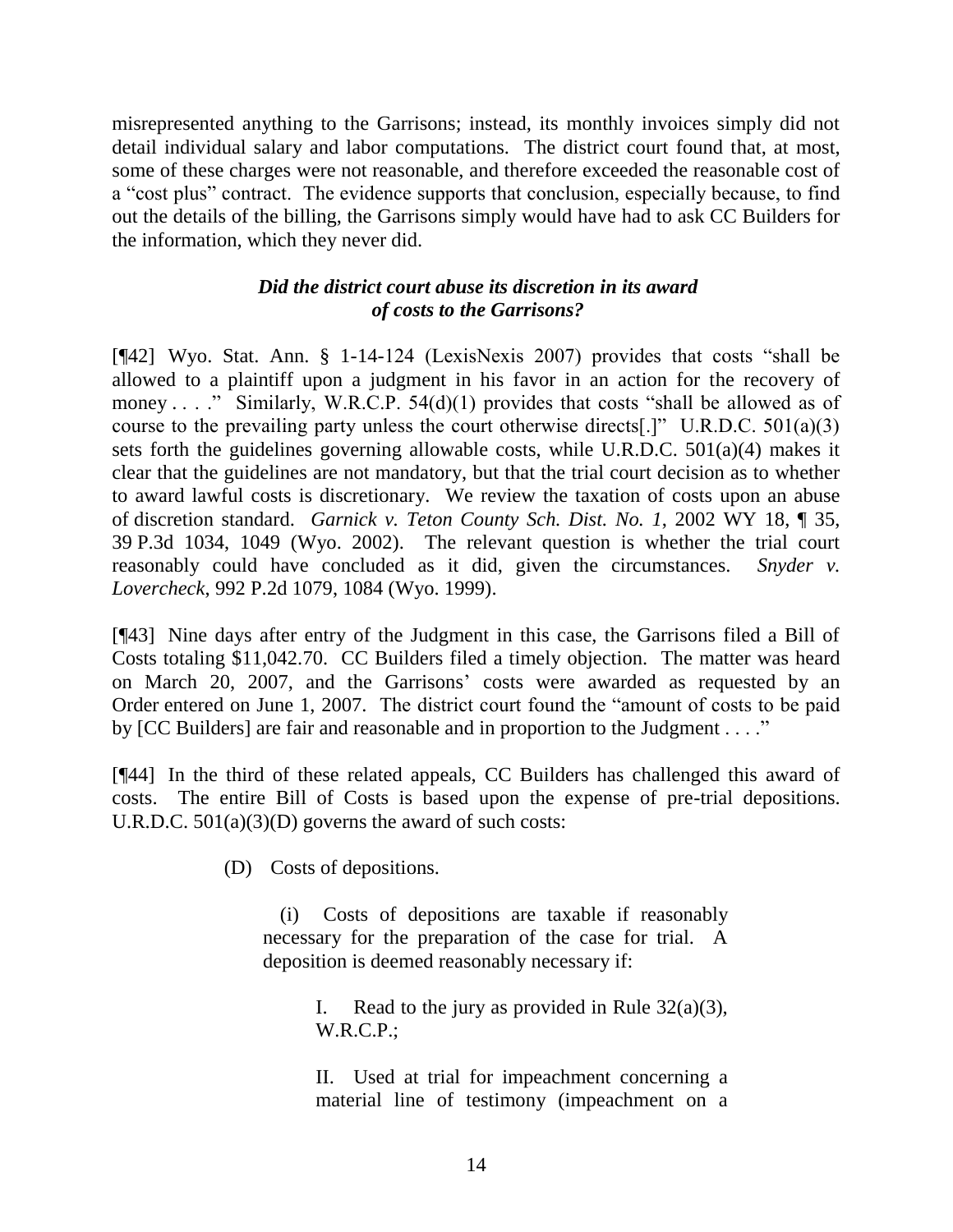collateral issue does not fall within the scope of this rule);

III. Necessarily, and not merely conveniently, used to refresh the recollection of a witness while on the stand; or,

IV. Was taken at the request of a nonprevailing party.

The foregoing are meant to provide guidelines, and are not exhaustive. The use of depositions for trial preparation alone does not justify the imposition of costs.

(ii) Reporters fees for depositions. Actual, ordinary reporting fees will be allowed. Extra costs for expediting transcripts or daily copy costs will not be allowed, except as authorized by an order entered prior to the date such costs are to be incurred. Reporters' travel, per diem expenses and appearance fees will not be taxed as costs.

(iii) Fees and expenses of counsel. Fees and expenses of counsel for traveling to and attending depositions are not taxable as costs.

[¶45] The burden is upon the party seeking the award of discovery deposition costs to show that those costs were reasonably necessary for trial preparation, in that they met one of the guidelines of U.R.D.C. 501(a)(3)(D), or an equivalent rationale. *Cundy Asphalt Paving Constr. v. Angelo Materials Co.*, 915 P.2d 1181, 1183-84 (Wyo. 1996). A verified bill of costs is *prima facie* evidence that the items listed were necessarily expended and are properly taxable as costs. 20 Am. Jur. 2d *Costs* § 91 (2005).

[¶46] CC Builders' objection to an award of costs to the Garrisons begins with the argument that the Garrisons should not even be considered the "prevailing party" under W.R.C.P. 54(d) because they did not prevail on several of their contract breach claims, on their fraud claim, or on their negligent misrepresentation claim, and CC Builders substantially prevailed on its counterclaim, thereby reducing the judgment amount. In support of this contention, CC Builders cites several cases where federal courts have interpreted Fed.R.Civ.P. 54(d) as giving trial courts broad discretion *to deny* an award of costs in cases with "mixed outcomes." *See Testa v. Village of Mundelein*, 89 F.3d 443, 447 (7th Cir. 1996); *Arp Films, Inc. v. Marvel Entm't Group, Inc.*, 952 F.2d 643, 651 (2d Cir. 1991); *Johnson v. Nordstrom-Larpenteur Agency, Inc.*, 623 F.2d 1279, 1282 (8th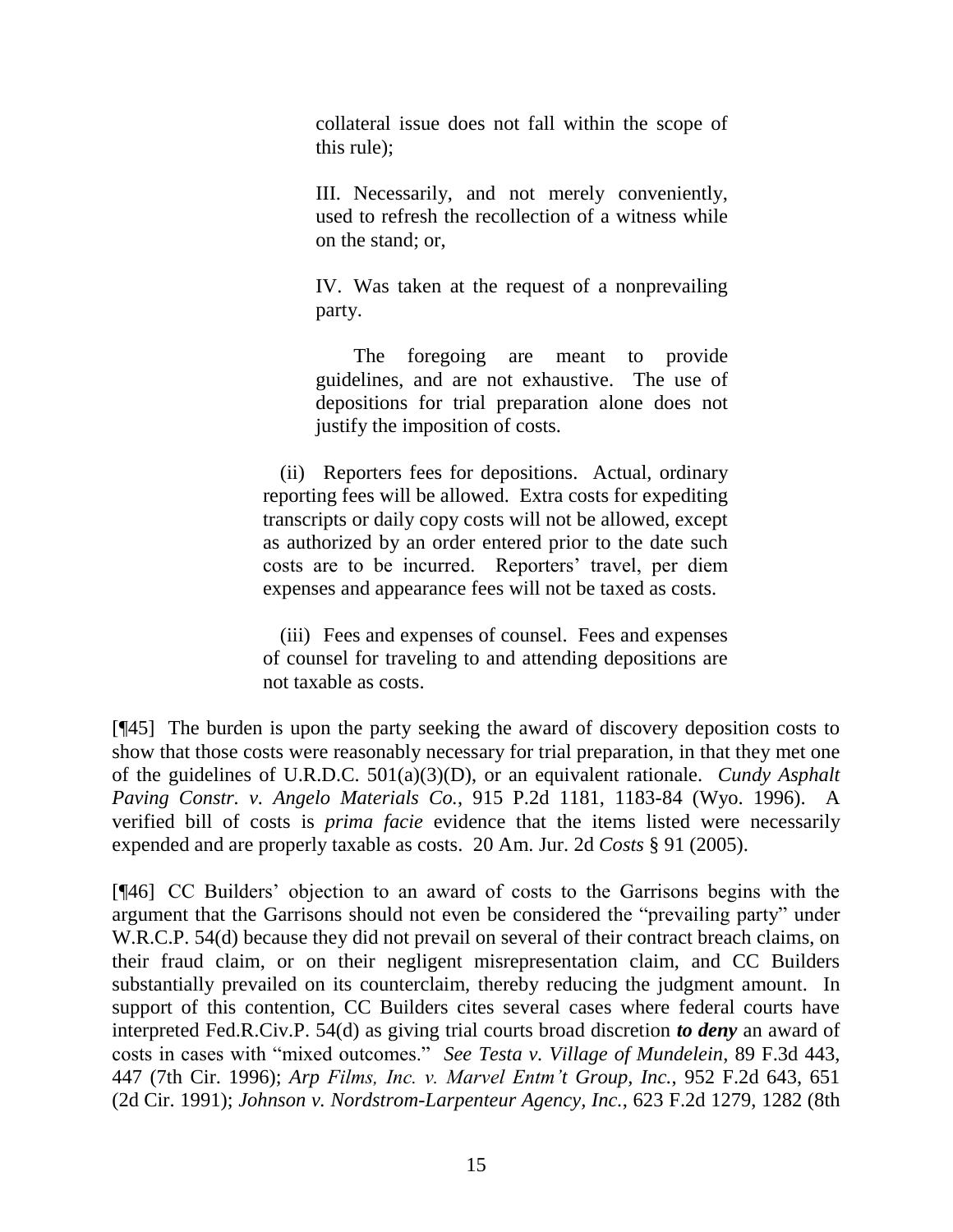Cir. 1980); *Tao of Systems Integration, Inc. v. Analytical Servs. & Materials, Inc.*, 412 F. Supp. 2d 571, 574 (E.D. Va. 2006); *All West Pet Supply Co. v. Hill's Pet Products Div.*, 153 F.R.D. 667, 669 (D. Kan. 1994).

[¶47] We believe that the instant case fundamentally was a breach of contract case, won for the most part by the Garrisons. The district court did not abuse its discretion in finding the Garrisons to be the prevailing party and in awarding their costs. The central issue—whether the Garrisons had been overcharged under the "cost plus" construction contract—was determined in their favor. The fact that the final judgment amount was less than what they sought does not mean they did not prevail for the purpose of awarding costs.

[¶48] The district court's award of costs cannot, however, survive completely unscathed. The Garrisons' Bill of Costs was not verified and thus does not obtain the status of *prima facie* evidence of the amounts sought. Furthermore, of the ten discovery depositions for which the Garrisons sought an award of costs, only two were used at trial—those of Larry Berlin and Kurt Lund. As admitted by CC Builders, three of the remaining depositions those of Wayne Garrison, Pamela Garrison, and Tim Ciocarlin—were noticed by CC Builders, and the appropriate costs related thereto are awardable to the Garrisons. But there is no substantiation for an award of costs for the five remaining depositions.

[ $[49]$ ] We have said more than once that the criteria in U.R.D.C.  $501(a)(3)(D)$  are guidelines, rather than being an exhaustive list. *Gore v. Sherard*, 2002 WY 114, ¶ 21, 50 P.3d 705, 711-12 (Wyo. 2002); *Snyder v. Lovercheck*, 2001 WY 64, ¶ 15, 27 P.3d 695, 700 (Wyo. 2001). At the same time, however, the Rule clearly requires a showing of something more than use of the deposition for trial preparation. Unfortunately, the record in the instant case does not contain a transcript of the district court hearing on the motion to award costs, so we do not know what arguments may have been advanced by the Garrisons at that time. Beyond that, the district court's finding that the amounts were "fair and reasonable and in proportion to the Judgment" does not reveal any analysis under the Rule. In their appellate brief, the Garrisons justify the award of costs on dual grounds: that all of the deponents testified at trial, and that the discovery was necessary to determine the reasonable cost of construction of the house.

[¶50] We conclude that the Garrisons have not overcome the limiting language of U.R.D.C. 501(a)(3)(D) in regard to the five discovery depositions that were neither used at trial nor noticed by CC Builders. Consequently, we will reverse the award of costs as to those depositions. The remaining five—those of Larry Berlin, Kurt Lund, Wayne Garrison, Pamela Garrison, and Tim Ciocarlin—are eligible under the Rule, but require further analysis.

[¶51] Costs were awarded for Larry Berlin's deposition in the total amount of \$1,748.25. The individual charges were as follows: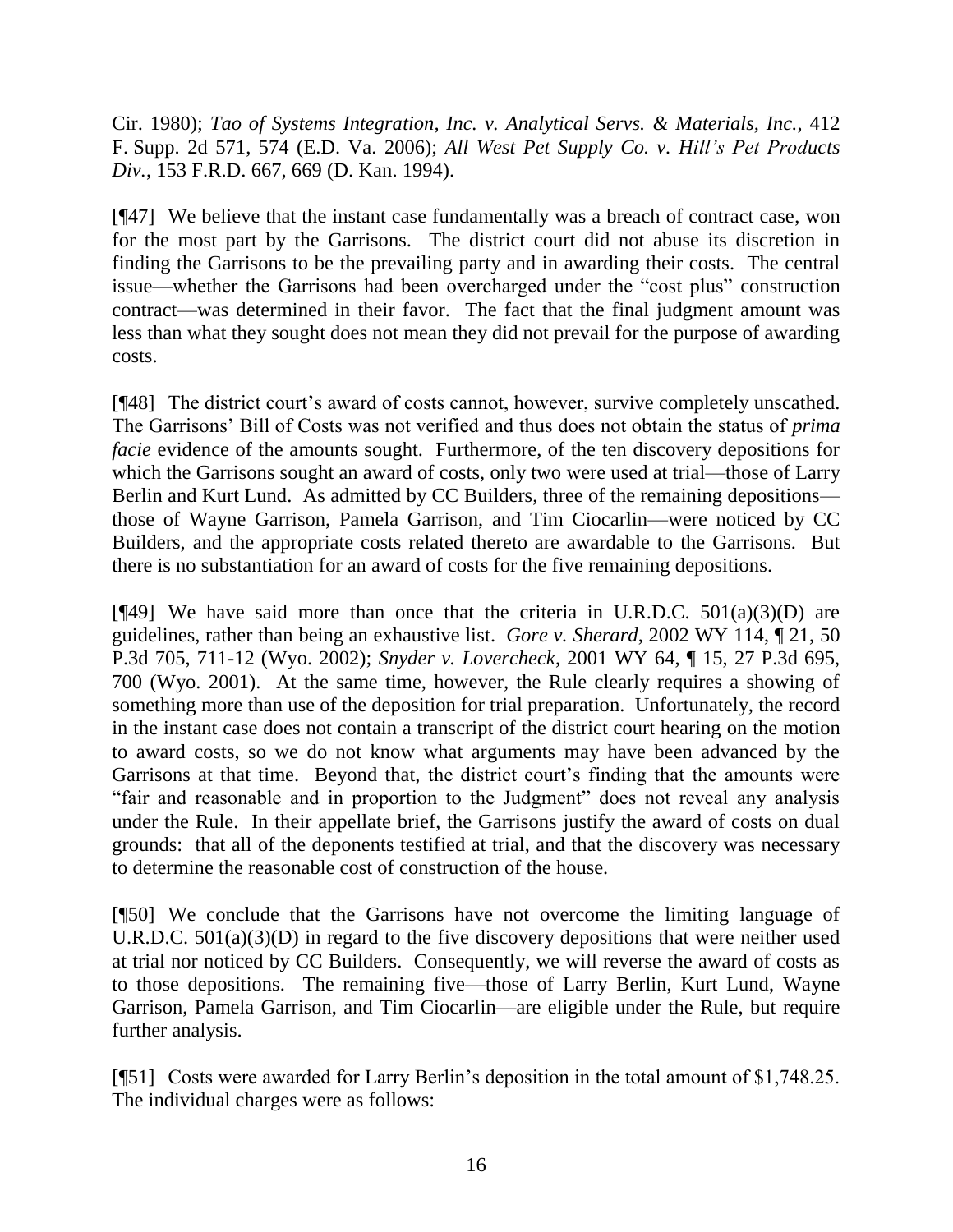| 428 pages            | \$1,565.50 |
|----------------------|------------|
| Appearance fees      | 135.00     |
| Computer disks       | 20.00      |
| Preparation/handling | 10.00      |
| <b>Exhibits</b>      | 17.75      |
| <b>TOTAL</b>         | \$1,748.25 |

[ $[$ 52] We interpret U.R.D.C. 501(a)(3)(D)(ii) as allowing an award of costs for the per page and exhibit fees, but not for the appearance fees or extraordinary fees such as computer disks, and preparation and handling. Deducting those latter amounts from the total, the award of costs for Larry Berlin's deposition should have been \$1,583.25.

[¶53] The total cost award for Kurt Lund's depositions was \$3,650.50. Our math, which follows, shows a corrected total of \$3,620.50:

| 703 pages            | \$2,636.25 |
|----------------------|------------|
| Exhibits/photographs | 34.25      |
| Appearance fees      | 225.00     |
| Videography          | 710.00     |
| Preparation/handling | 15.00      |
| <b>TOTAL</b>         | \$3,620.50 |

[¶54] Following the same logic applied to the Berlin deposition, this total must be reduced by the amount of the appearance fees, and the extraordinary fees for videography, and preparation and handling, leaving a total awardable amount of \$2,670.50.

[¶55] The Garrisons sought an award of costs for the deposition of Wayne Garrison, but the invoices related thereto apparently could not be located, and the amounts were not included in the Bill of Costs or the award. As to Pamela Garrison, the Bill of Costs sought \$894.00, and that amount was awarded. However, there is no invoice in the record detailing this cost, and therefore, there is no indication in the record that the district court exercised any discretion in awarding that sum. We conclude that the award was arbitrary, and must be reversed.

[¶56] Costs sought and awarded for the depositions of Tim Ciocarlin totaled \$661.45, even though the invoices attached to the Bill of Costs show the following amounts assigned to his various depositions: